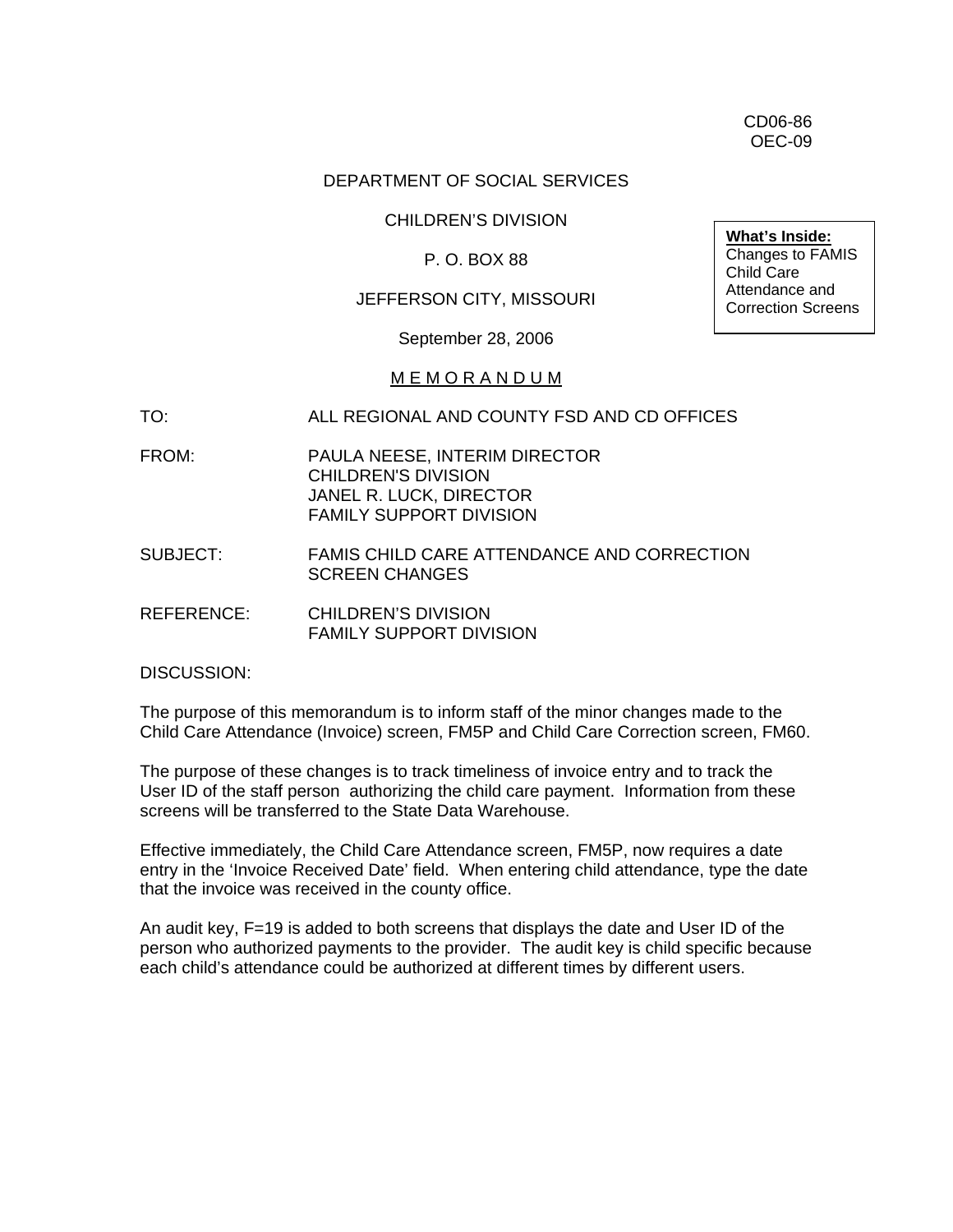# CHILD CARE ATTENDANCE SCREEN FM5P:

| User ID: ENOCBOK Term ID: OOCP<br><b>FH5P Command</b>                                                 |  |  |
|-------------------------------------------------------------------------------------------------------|--|--|
| Child Care Attendance - Direct Pay<br><b>CCATTEND</b><br>09-06-2006                                   |  |  |
| 08:21:12                                                                                              |  |  |
| Invoice Number D20070260100001 Benefit Honth 08012006 DFS 02601 Status OPN                            |  |  |
| DYN 012345777 CHILD CARE CENTER<br>Disp N                                                             |  |  |
| Total Auth to Pay 86.55<br>Reg Auth to Pay 86.55<br>Corr Auth to Pau                                  |  |  |
| Invoice Received 09052006<br>----------Totals--------                                                 |  |  |
| L----Actuals---- <br>Auth<br>Auth <sup>2</sup><br>- Act<br>Payment<br>Pau                             |  |  |
| FT HT PT FT HIL PT HOL ABS Amount Amount Amount AC/SN<br>Stat<br>COM<br>Child                         |  |  |
| $\overline{\mathbf{s}}$<br>105.00 43.75<br>86.55<br>00000000012 PAY Day 12<br>N<br><u>05</u> .<br>- N |  |  |
| <b>EMMY HILL</b><br>E/W 11<br>05<br>110.66 50.30                                                      |  |  |
| Dau<br>Enter the date that the                                                                        |  |  |
| E/W<br>invoice was received in                                                                        |  |  |
| Day<br>your office in the                                                                             |  |  |
| E/W<br>Invoice Received Date                                                                          |  |  |
| Day<br>E/W                                                                                            |  |  |
| field.<br>Day.                                                                                        |  |  |
| E/W                                                                                                   |  |  |
| Dau                                                                                                   |  |  |
| E/W                                                                                                   |  |  |
| F1=HELP F3=EXIT F4=PROHPT F6=ATTENDTL F13=CHILDPAY F14=HOLIDAY F16=CORRECT                            |  |  |
| F17=ENHANCE F19=AUDITINFO F21=AUTH F24=NEXTSEL                                                        |  |  |
| Attendance authorized on 20060906 by ENOCBQK                                                          |  |  |
|                                                                                                       |  |  |
| To locate the user who authorized payment for a child,                                                |  |  |
|                                                                                                       |  |  |
| select the child and press F19=AUDITINFO. The authorizing                                             |  |  |
| user's ID displays at the bottom of the screen.                                                       |  |  |
|                                                                                                       |  |  |

Child Care Corrections screen:

| FM60 Command Dealer and Dealer and Dealer<br>User ID: ENOCBOK Term ID: 00CP<br>Child Care Attendance Corrections<br>09-06-2006                                                                                                                                           |  |  |
|--------------------------------------------------------------------------------------------------------------------------------------------------------------------------------------------------------------------------------------------------------------------------|--|--|
| The Invoice Received<br>Invoice D200700260100111 EU<br>DVN 012345678 CHILD CARE CTR Rate Adj SPND N date transfers to this<br>screen from the Child<br>Benefit Month 072006 Office 02601<br>DCN 0012345678 SAMMY HILL<br>Attendance Screen.<br>Invoice Received 08012006 |  |  |
| Pay : Actuals Ropt Act Pay Correction Enhance.Cmt<br>Stat FT HT PT Amount Amount Amount Amount Reason<br>COM<br>\$,<br>PAY Day <u>1 _</u> _ _ _ _ _ _ 8.75<br>8.00<br>N<br>EM Andrea State                                                                               |  |  |
| Day $\_\_$ $\_\_$<br>$EW$ $=$ $ -$                                                                                                                                                                                                                                       |  |  |
| Day $- - -$<br>EW and the state of the state of the                                                                                                                                                                                                                      |  |  |
| More<br> F1=HELP F3≟EXIT F5 <u>=REFRES</u> H F7=BACKWARD F8=FORWARD F12=CANCEL F17=ENHANCE<br>F18=COMMENT F19=AUDITINFO F21=AUTH F22=INSERT F24=NEXTSEL<br>Corrected pay authorized on 20060906 by ENOCBQK                                                               |  |  |
| To locate the user who authorized payment for a child,<br>select the child and press F19=AUDITINFO. The authorizing<br>user's ID displays at the bottom of the screen.                                                                                                   |  |  |